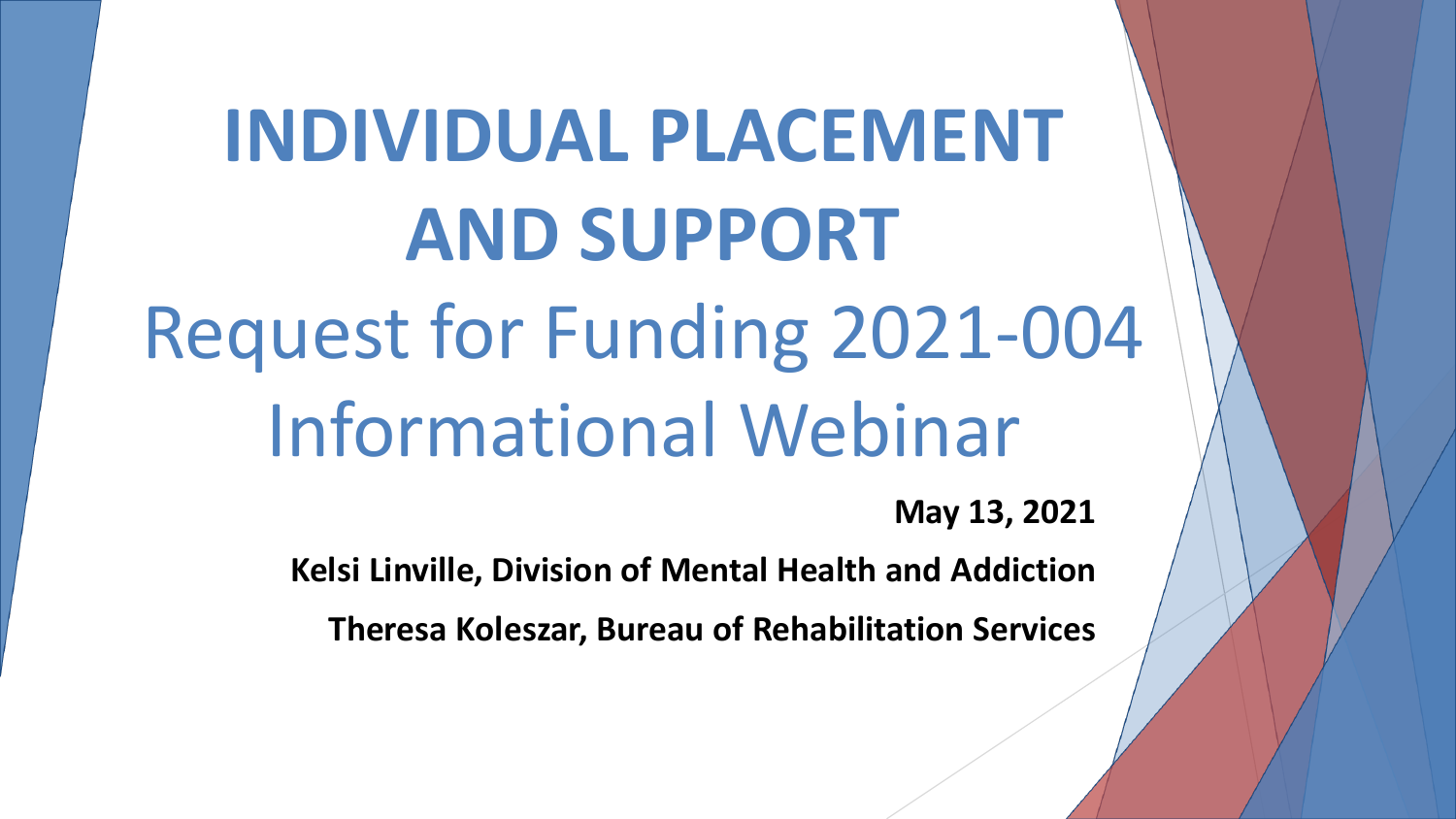#### **INFORMATION**

- It is anticipated there will be \$350,000 available for equitable distribution to up to four Community Mental Health Centers (CMHCs) who are interested in becoming 'Early Adopters' of IPS.
	- Mental Health Block Grant funds
- The agreement shall be for a period of 17 months with anticipated start date of **October 1, 2021,** and terminating on **February 28, 2023**, and may be renewed through reapplication and new proposal, based upon available funding.

| <b>DATE</b>            | <b>ACTION</b>                                      |
|------------------------|----------------------------------------------------|
| May 11, 2021           | <b>RFF released</b>                                |
| May 13, 2021           | Webinar - RFF overview                             |
| May 21, 2021           | RFF questions due                                  |
| May 28, 2021           | State written response to questions will be posted |
| <b>June 14, 2021</b>   | RFF proposals due                                  |
| <b>July 9, 2021</b>    | <b>Award letters sent</b>                          |
| <b>October 1, 2021</b> | Contract effective date                            |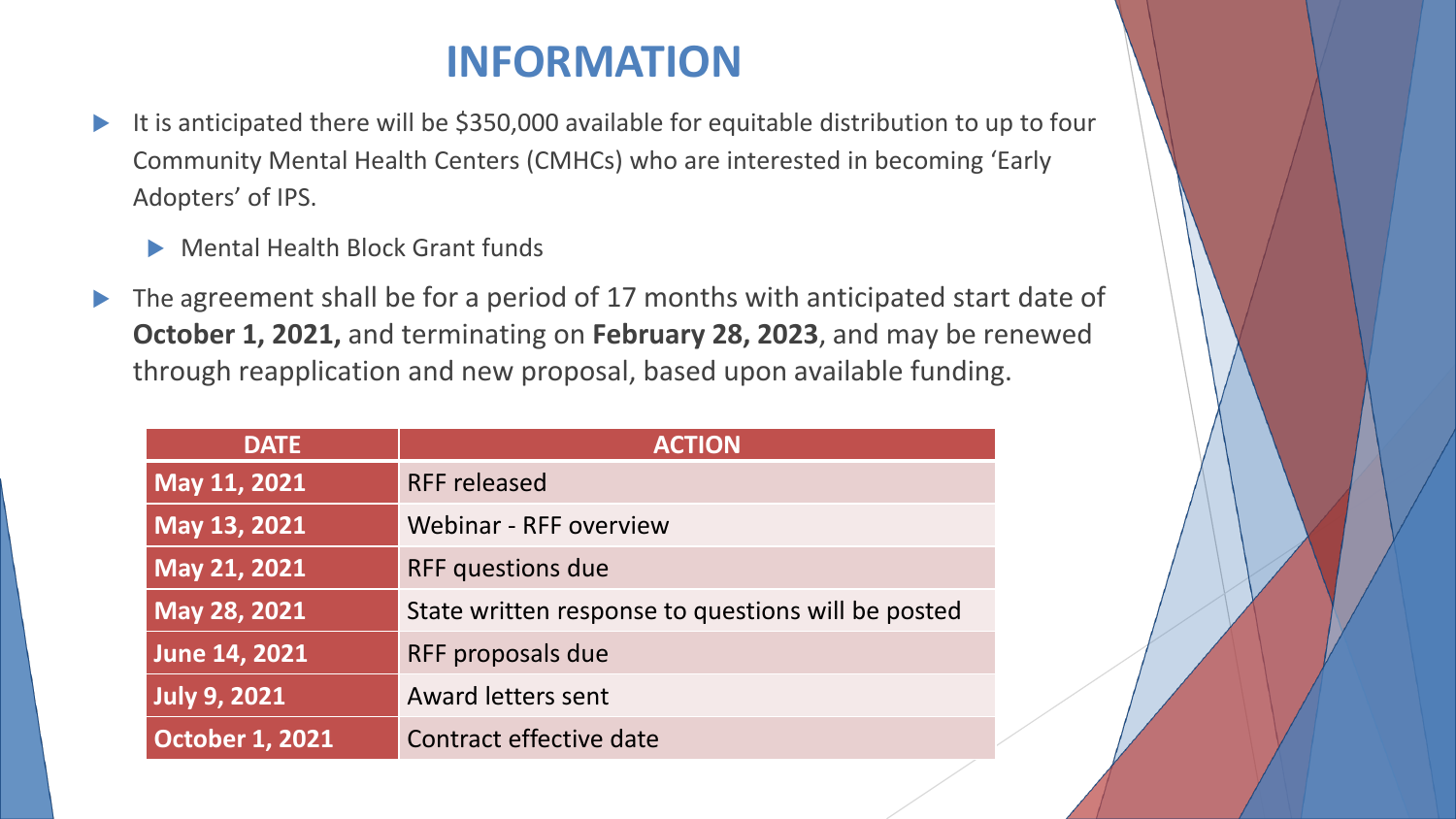### **INFORMATION**

 Any questions regarding this RFF must be submitted in electronic format to: [kelsi.linville@fssa.in.gov](mailto:kelsi.linville@fssa.in.gov)

- Please keep questions brief and of high priority.
- Please utilize the following subject heading for emails regarding questions:

*Questions: RFF 2021-004 Individual Placement and Support*

Responses to all questions will be posted at <https://www.in.gov/fssa/dmha/funding-information/>

**Questions Due May 21, 2021 4:30 p.m. Eastern Time**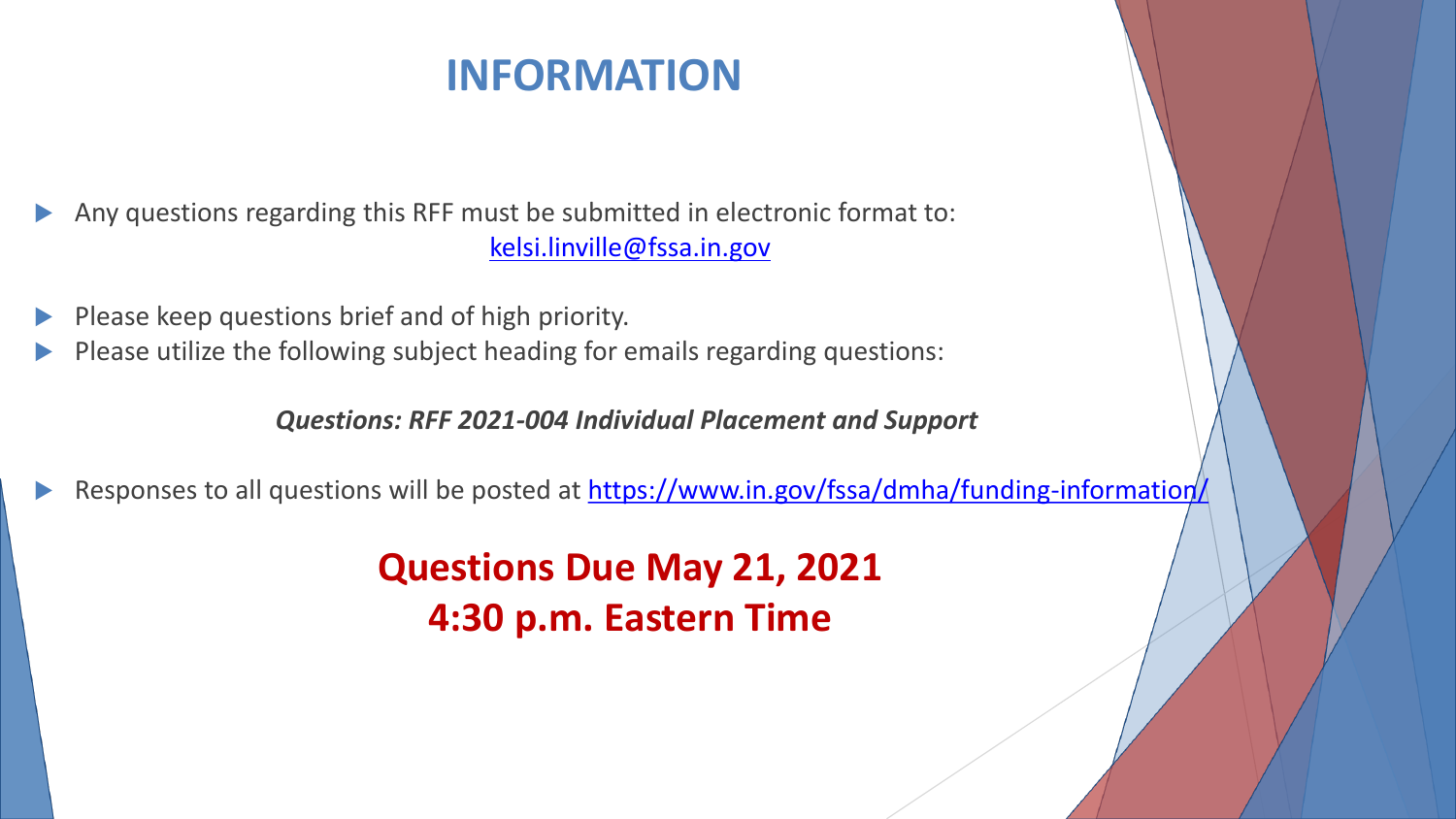# **SUBMISSION (ELECTRONIC) MUST INCLUDE:**

- Cover Letter
- Written proposal
- Completion of the *IPS Application Checklist*
- Completion of the *Budget Summary*
- Completion of the *Respondent Information*
- Agency organizational chart showing the location of employment services within the agency and listing each staff who will be involved with IPS
- Required letters of support, or written assurance, as applicable

 Respondents interested in providing these services to FSSA/Division of Mental Health and Addiction should submit an electronic proposal to:

> **Kelsi Linville** Family and Social Services Administration *Division of Mental Health and Addiction Adult Services* Email Address: [kelsi.linville@fssa.in.gov](mailto:kelsi.linville@fssa.in.gov)

> > **Proposal Due June 14, 2021 4:30 p.m. Eastern Time**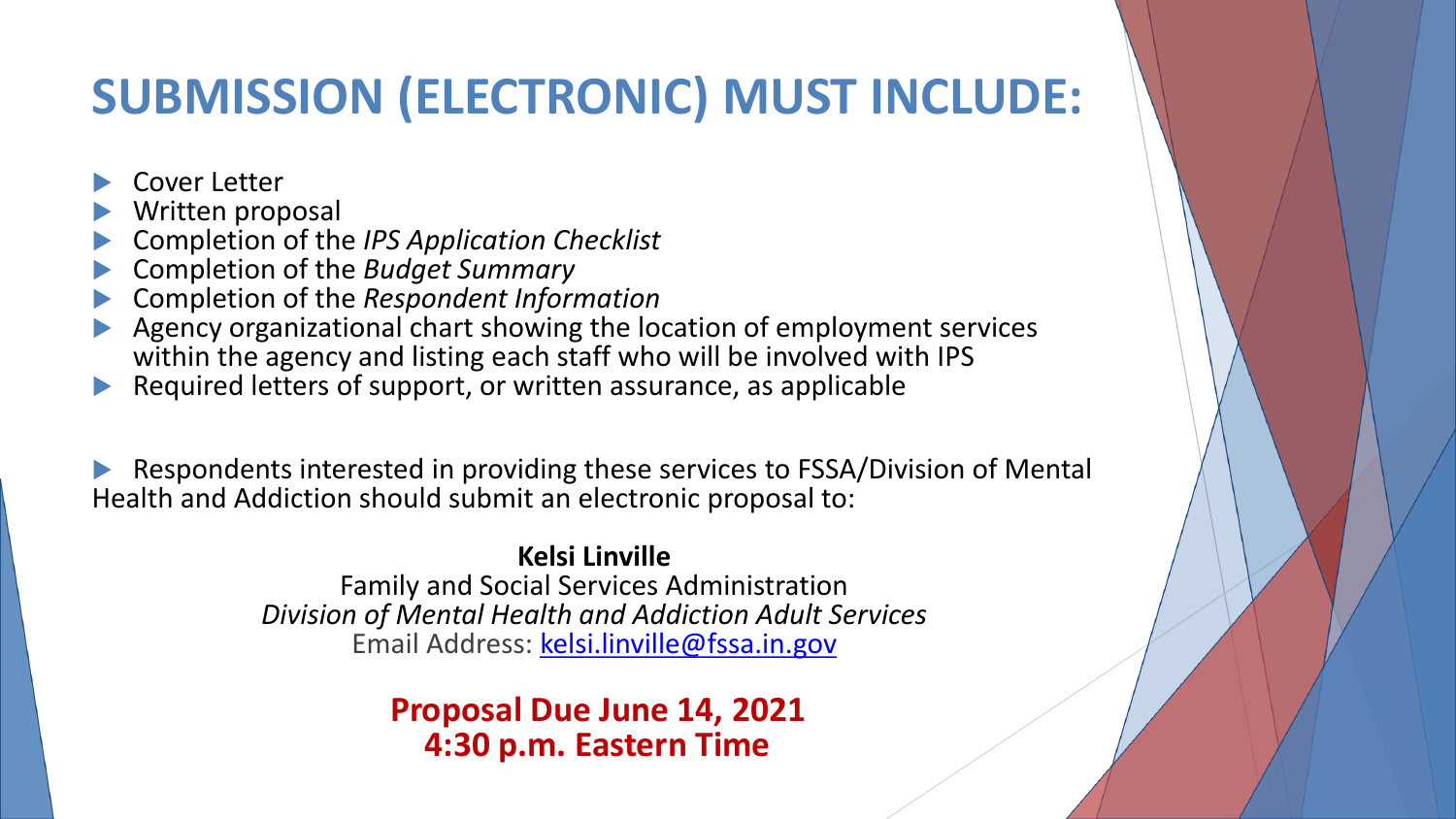# **TARGET POPULATION/ELIGIBLE APPLICANTS**

#### **TARGET POPULATION:**

 Individuals with mental health diagnoses who are served by a Community Mental Health Center and **who are eligible for Indiana Vocational Rehabilitation services**

#### **RFF APPLICANT ELIGIBILITY**

- 1. Community mental health centers (CMHCs), licensed by DMHA, and
- 2. CMHC is an approved VR services provider for the provision of employment services OR provide written assurance that CMHC will register to become a VR provider of employment services within 45 days after notice of award.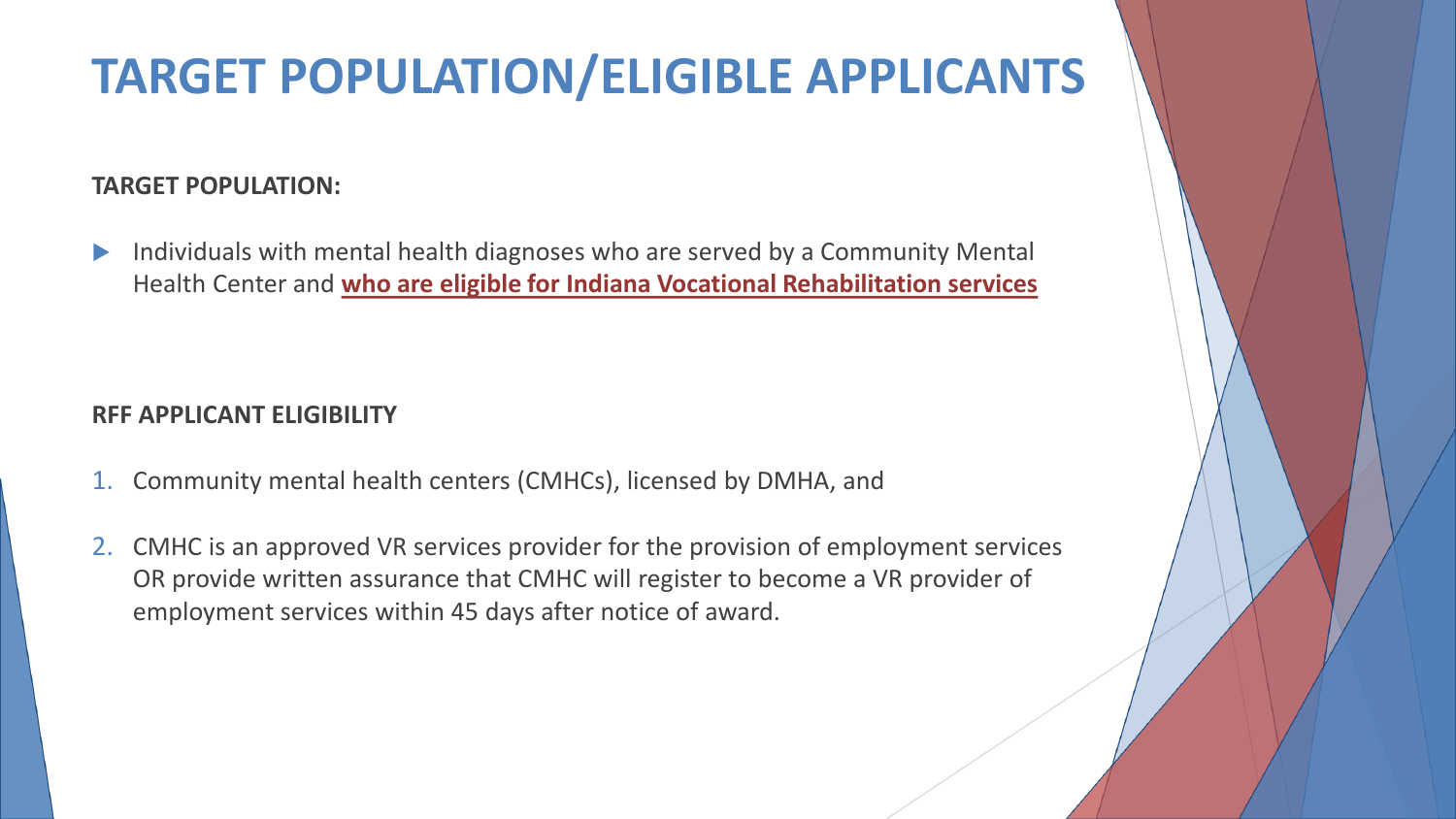### **SCOPE OF WORK**

- VISION: How to shift from a medical model of treatment to a recovery model that includes employment as an integral part of wellness
- Facilitate the employment of individuals with mental health conditions through the implementation of Individual Placement and Support (IPS)
- The fastest and most efficient way to help people with serious mental illness get and keep jobs is by using the Evidence Based Practice of Individual Placement and Support
	- 25 randomized controlled trials showed a significant advantage for IPS, with a mean of 56% achieving competitive employment vs 23% for those in the cohort without IPS
	- Medicaid expenditures are reduced by 20-40% for those that work, per various studies

#### **Indiana Data Division of Mental Health and Addiction**

| 7/1/2018 - 6/30/2019 (Data compiled from CMHC reports) |                                                                                                     |              |                         |  |  |  |
|--------------------------------------------------------|-----------------------------------------------------------------------------------------------------|--------------|-------------------------|--|--|--|
| <b>Total Number</b><br>of Adults<br>Served             | Employed - Competitively<br><b>Employed Full or Part Time</b><br>(includes Supported<br>Employment) | Not employed | <b>Not</b><br>Available |  |  |  |
| 80,578                                                 | 20,688                                                                                              | 58747        | 1,143                   |  |  |  |
|                                                        | 26%                                                                                                 | 73%          | 1%                      |  |  |  |

#### **Indiana Data Vocational Rehabilitation**

- The percentage of individuals with mental illness, over a five -year period of ▶ time (2020 is partial year), who were closed out of VR services rehabilitated/obtained employment =  $24.14%$ 
	- $\triangleright$  other than rehabilitated = 75.86%

Of those individuals who were rehabilitated/obtained employment, breakout ▶ of weekly hours worked:

| <b>Full Time</b><br>$35 +$ Hours | Part Time<br>$21 - 34$<br><b>Hours</b> | Part Time<br>$16 - 20$<br><b>Hours</b> | Part Time<br>$11 - 15$<br><b>Hours</b> | Part Time<br>$6-10$ Hours $1-5$ Hours | Part Time |
|----------------------------------|----------------------------------------|----------------------------------------|----------------------------------------|---------------------------------------|-----------|
| 19%                              | 28%                                    | 30%                                    | 14%                                    | 5%                                    | 4%        |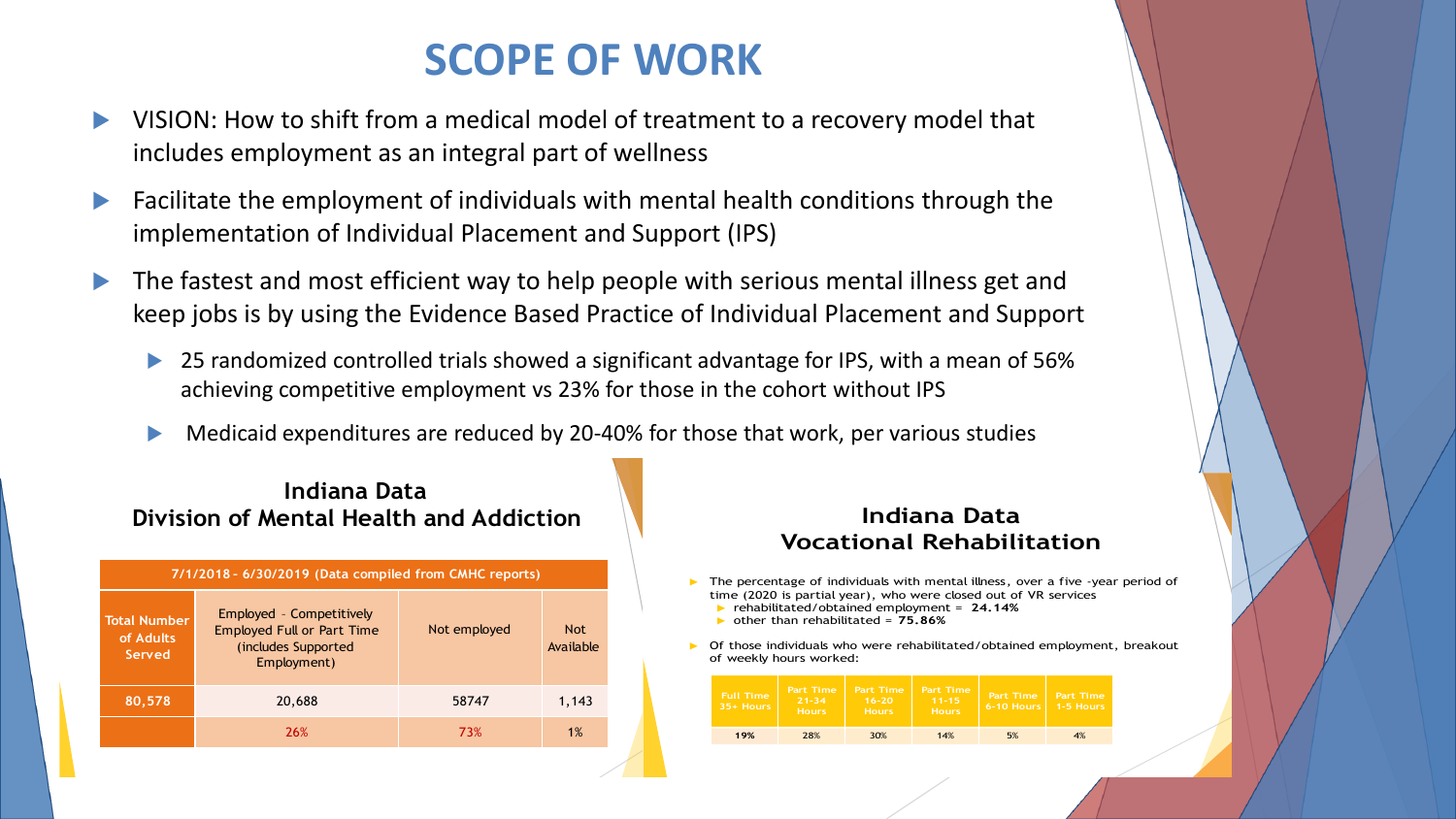## **RFF FOCUS ON EARLY ADOPTERS OF IPS**

- The Division of Mental Health and Addiction and Vocational Rehabilitation have been working jointly since 2019 to improve competitive employment outcomes for individuals with mental health diagnoses. DMHA and VR are working on increasing competitive employment because employment leads to better health, and unemployment leads to poor health and social disconnection.
- Long term goal is to establish employment programs (IPS) statewide
- Beginning with CMHCs who are committed to be 'early adopters'
	- Will assist CMHCs in the implementation of IPS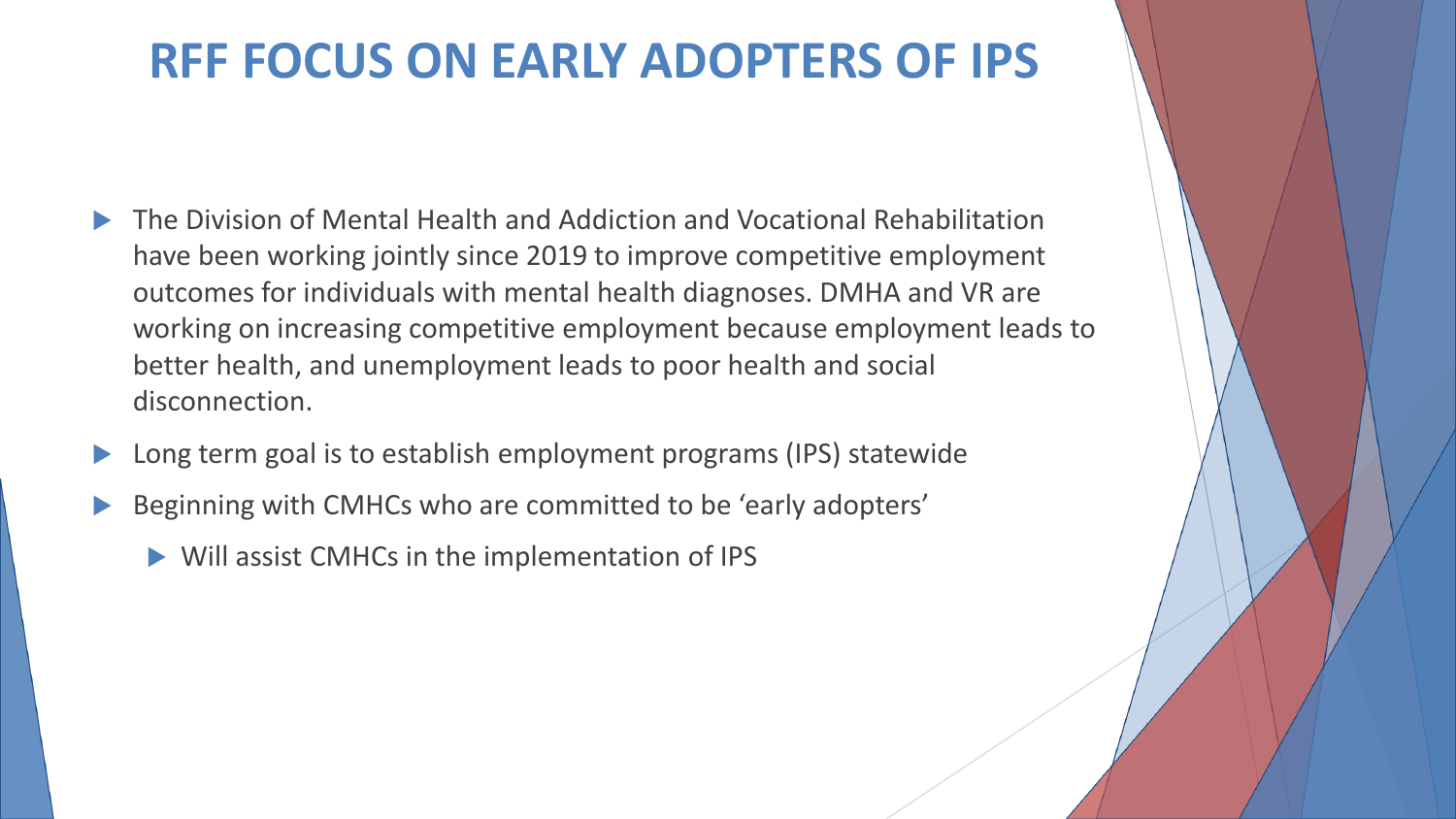# **RFF FOCUS ON EARLY ADOPTERS OF IPS**

### *Employment Is A Health Intervention*

- DMHA and VR are working collaboratively with and across agencies and departments to create policies and funding methods to support IPS. **CMHCs who are interested in becoming early adopters of IPS are eligible to respond to this RFF.**
- Indiana is eligible to receive subject matter expert hours through the U.S. Department of Labor to plan for and implement IPS.
- The early adopters of IPS will assist the state in determining the long-term braiding and sequencing of various sources of funding to support persons with mental health diagnoses to obtain and maintain competitive, integrated employment.
- In addition to block grant funds and a specialized VR funding structure, the early adopters will receive technical assistance and training with the support of the federally funded subject matter experts assigned to Indiana.
- The technical assistance and training will involve CMHC leadership, clinical and employment personnel, and persons with lived experience to work together to implement the eight principles of IPS, leading to systemic change in how mental health services are provided.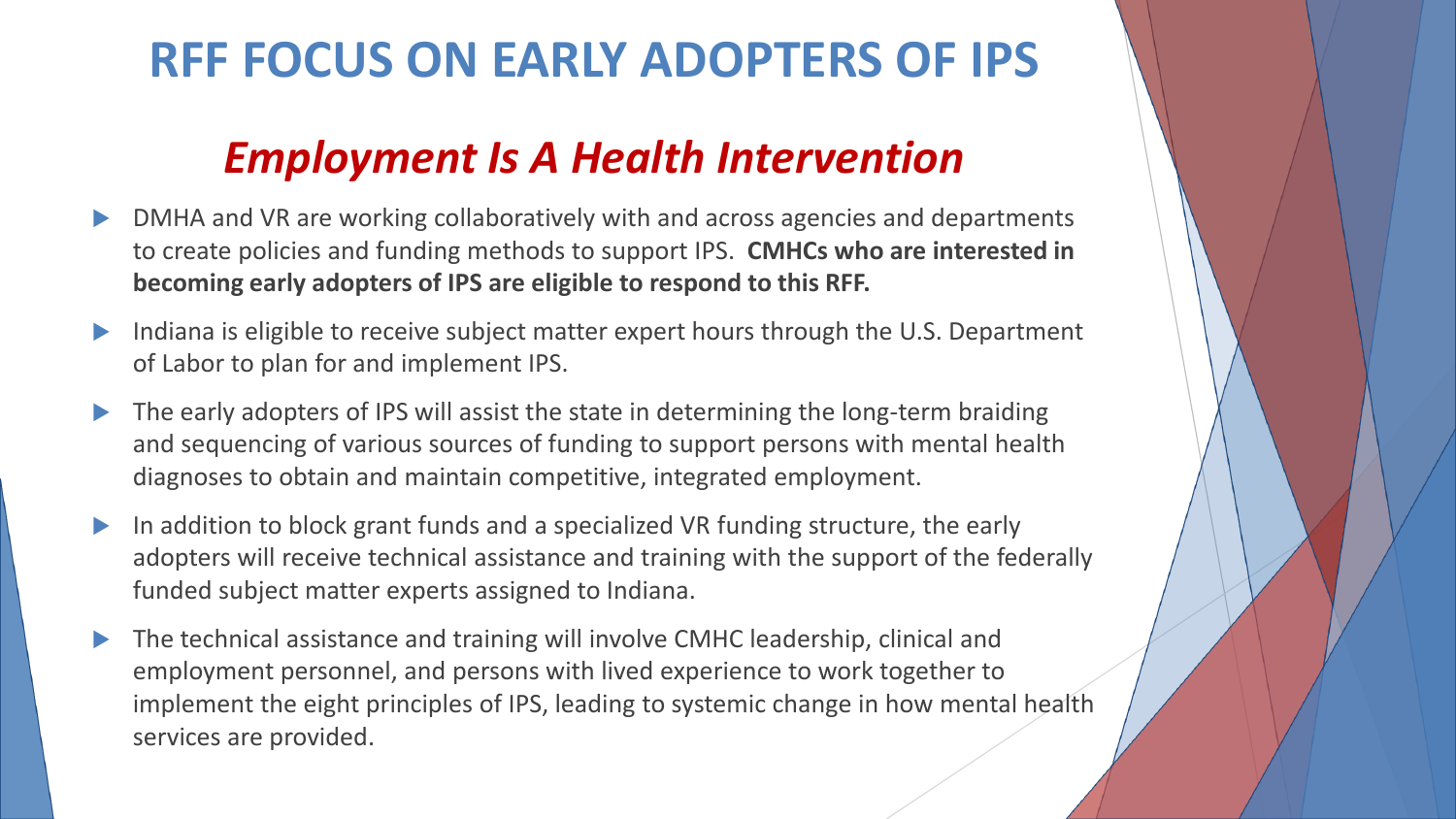## **IPS BASED UPON EIGHT PRINCIPLES**

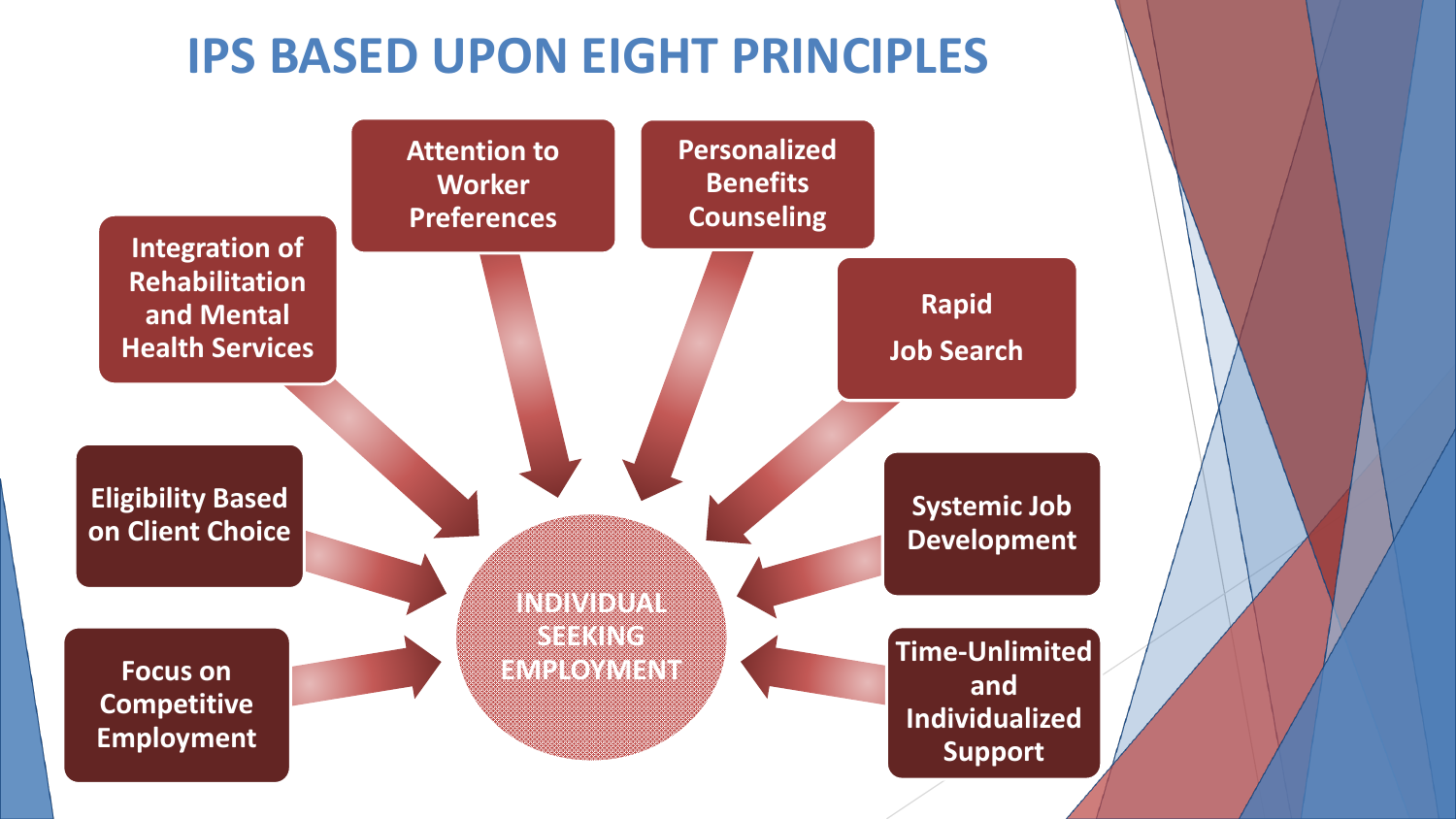## **EARLY ADOPTERS: VR FUNDING**

- VR will fund employment services with a combination of milestone payments and hourly IPS service funding.
	- Milestone rates are outlined in the **[VR Employment Services Manual](https://www.in.gov/fssa/ddrs/files/VR-Manual-of-Employment-Services-February-2019.pdf)**.
- Hourly VR IPS funding will be paid at the same rate as Medicaid Rehabilitation Option (MRO) "skills training".
- While early adopter CMHCs will provide feedback to define this unique VR IPS hourly service more specifically, it is expected that this service will be used to support VR eligible individuals with mental health conditions in developing a career profile and obtaining supported employment services (for those with the most significant disabilities) or short-term on-the-job supports.
- Additionally, VR IPS hourly services may be utilized to support extended services for youth with the most significant disabilities. The VR IPS hourly service may be used to support employment related activities for individuals not eligible for MRO funding.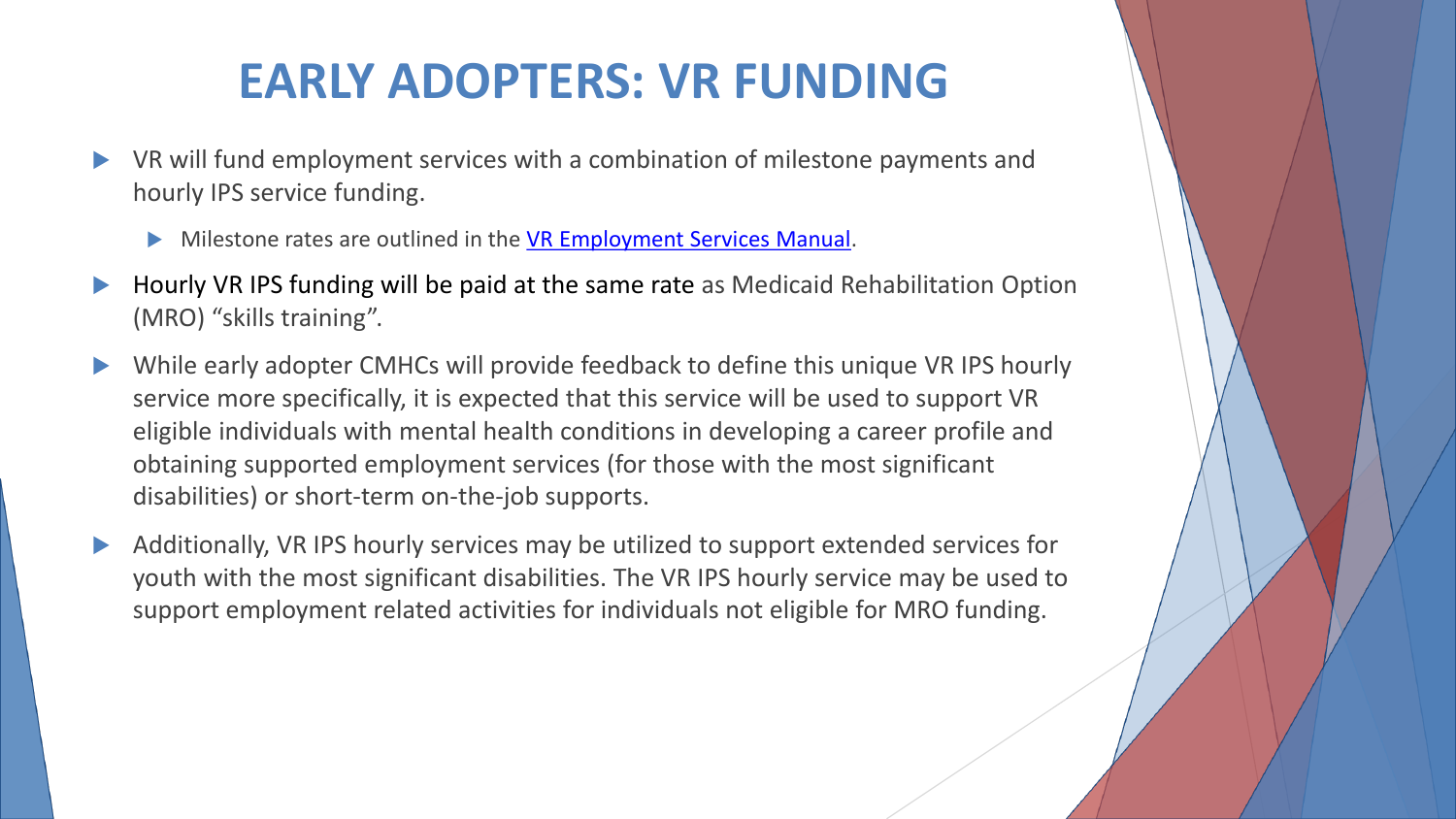## **EARLY ADOPTERS: VR FUNDING**

- For individuals who are eligible for MRO or other funding sources, VR IPS hourly service funding may support employment services that are not billable under those other funding options.
- Basic VR funding structure for IPS early adopter CMHCs:

VR IPS hourly funding (e.g., 5-10 hours) to discuss skills, preferred work setting, etc. to help establish the vocational goal

 $\blacksquare$ 

VR Milestone 1 Placement  $\blacksquare$ 1 week on the job

VR Milestone 2 4 weeks on the job

 $\blacksquare$ 

VR IPS hourly funding (e.g. 20- 30 hours) to support individuals in sustaining employment and reaching stabilization

VR Milestone 3 90 days post stabilization

 $\blacksquare$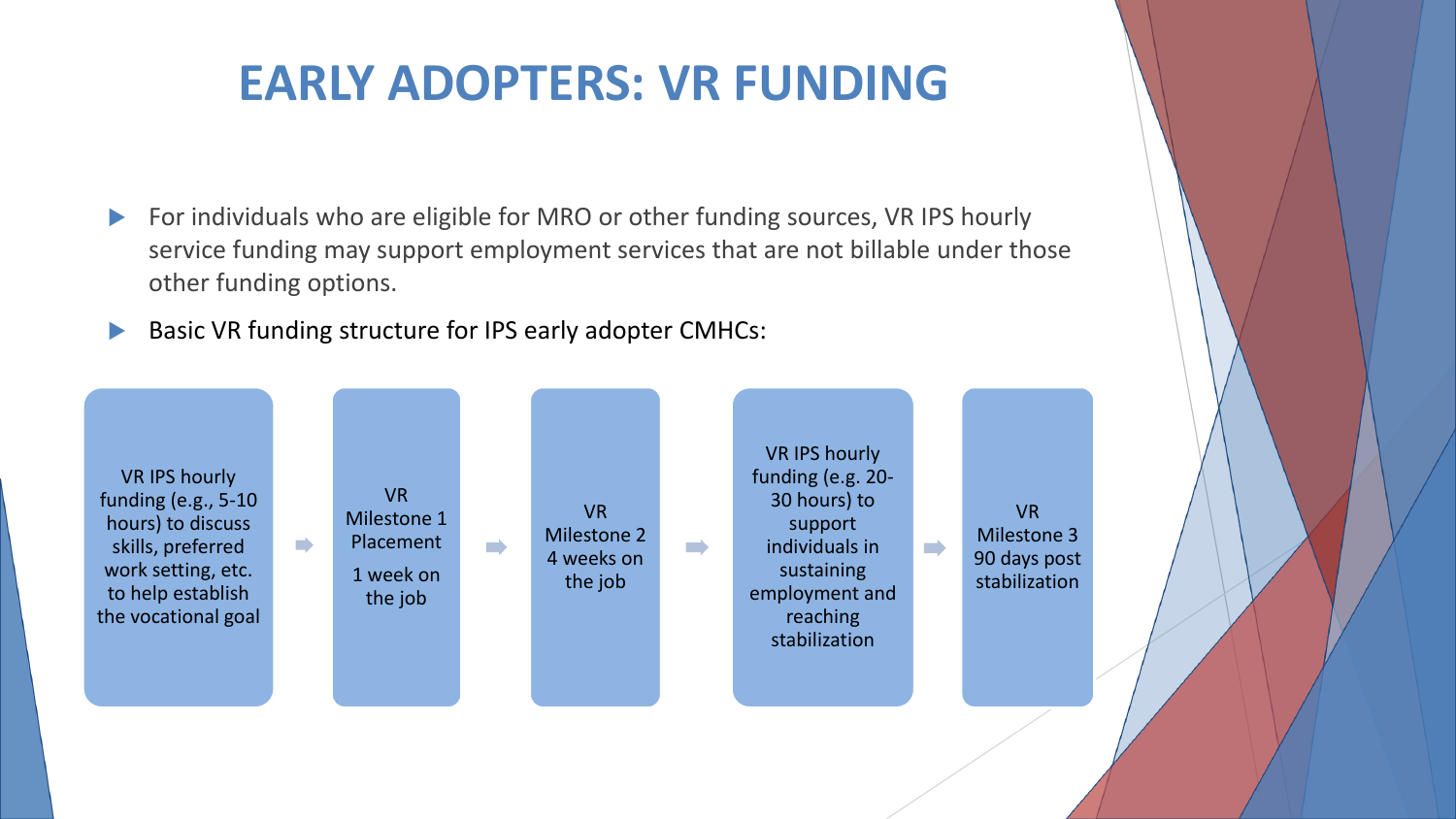### **INITIAL TECHNICAL ASSISTANCE AND TRAINING**

Each CMHC will engage in the following technical assistance and training (provided by federally funded subject matter experts) during the first 6 to 8 months

- Two-day training/Technical Assistance (within 30 days)
	- ▶ Day 1: Half day kick-off, meeting with leadership, IPS for mental health teams, joining a vocational unit meeting
	- ▶ Day 2: One-day job development training
- Two-day training/TA (Virtual) (within 30-60 days)
	- ▶ Day 1: Engaging people in the employment process, developing the career profile, disclosure and job supports.
	- ▶ Day 2: Fidelity Overview
- One-day training/TA (Virtual) (within 30-60 days)
	- ▶ Day 1: IPS Supervisor's training and documentation for IPS.
- Two-day baseline fidelity review (6-8 months after site kickoff)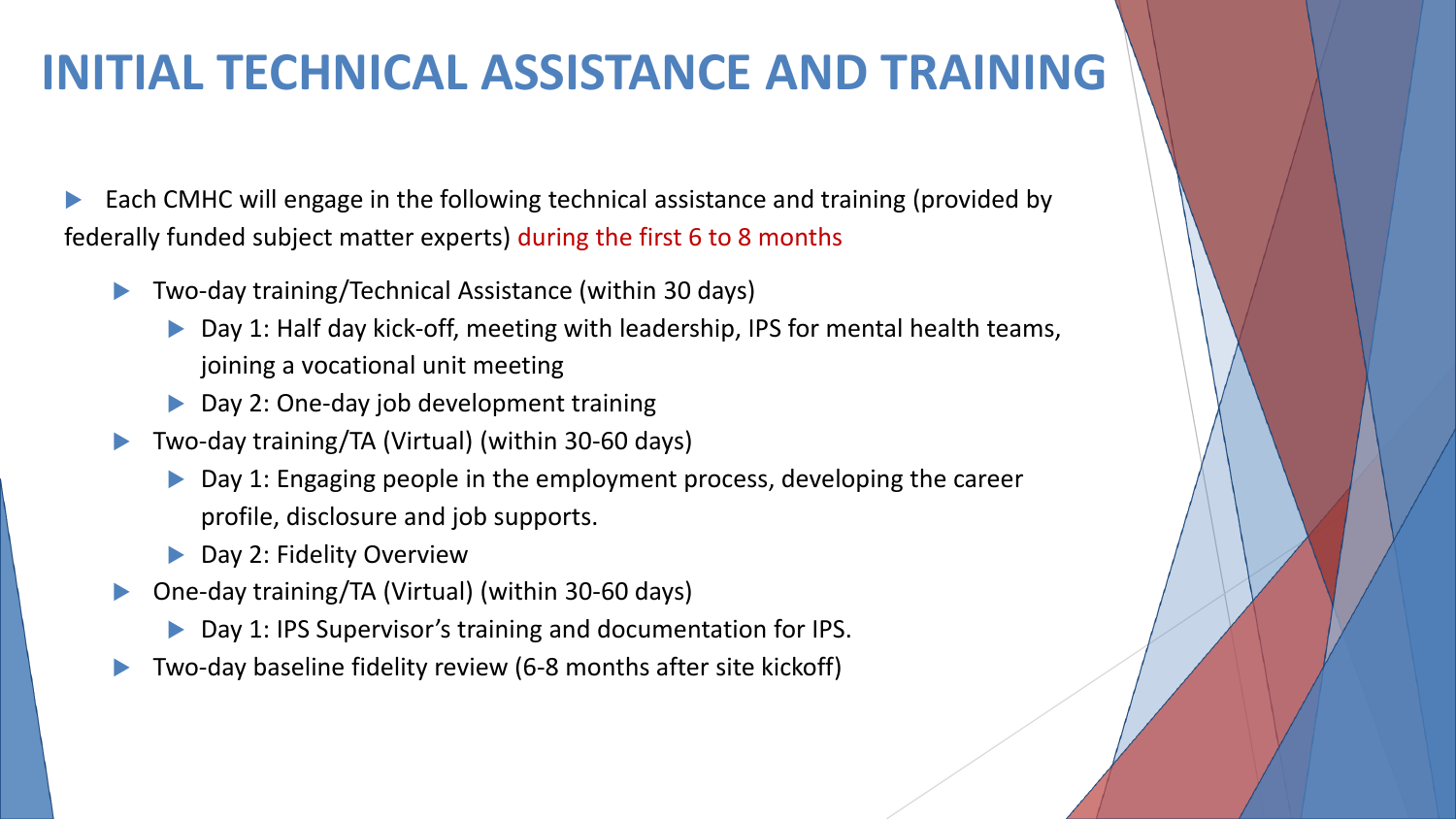# **COMMITMENT TO IPS = COMMITMENT TO FIDELITY**

- **IPS** is an evidence-based practice and must be implemented with fidelity.
- ▶ Each early adopter CMHC will have a baseline fidelity review (within 6-8 months from site kickoff). Annual fidelity reviews will occur during the term of the project.
- Information from this fidelity review will inform further training and technical assistance needs of the CMHC.
- ▶ The Supported Employment Fidelity Scale has been validated, meaning that programs with higher fidelity scores have been shown to achieve higher employment outcomes for IPS clients.
- ▶ The IPS Supported Employment Fidelity Scale is a guide for program leaders and practitioners to improve their programs so that more people work.

**More information about fidelity will be provided to CMHCs who are awarded contracts from this RFF**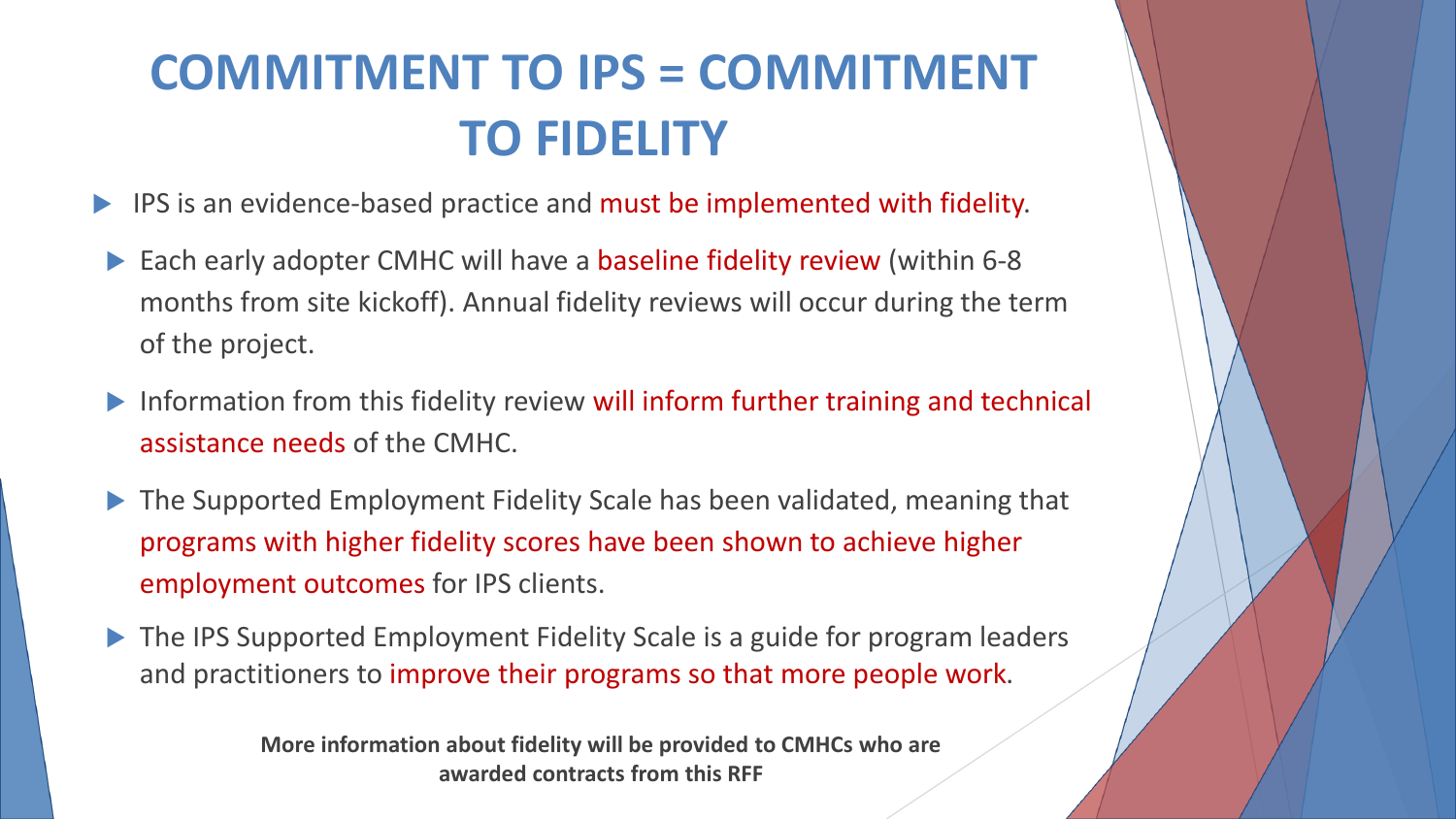### **FEEDBACK LOOP – IPS IMPLEMENTATION**

- Indiana has a long-term goal of increasing the number of CMHCs that provide IPS to individuals that are served.
- In the short-term, early adopter CMHCs will be provided enhanced funding to support implementation of IPS within their organizations.
- **Early adopter CMHCs will be expected to provide feedback to the State on the local implementation, which will inform systemic alignment of policy and braiding and sequencing of funding to support a widespread IPS implementation long-term.**

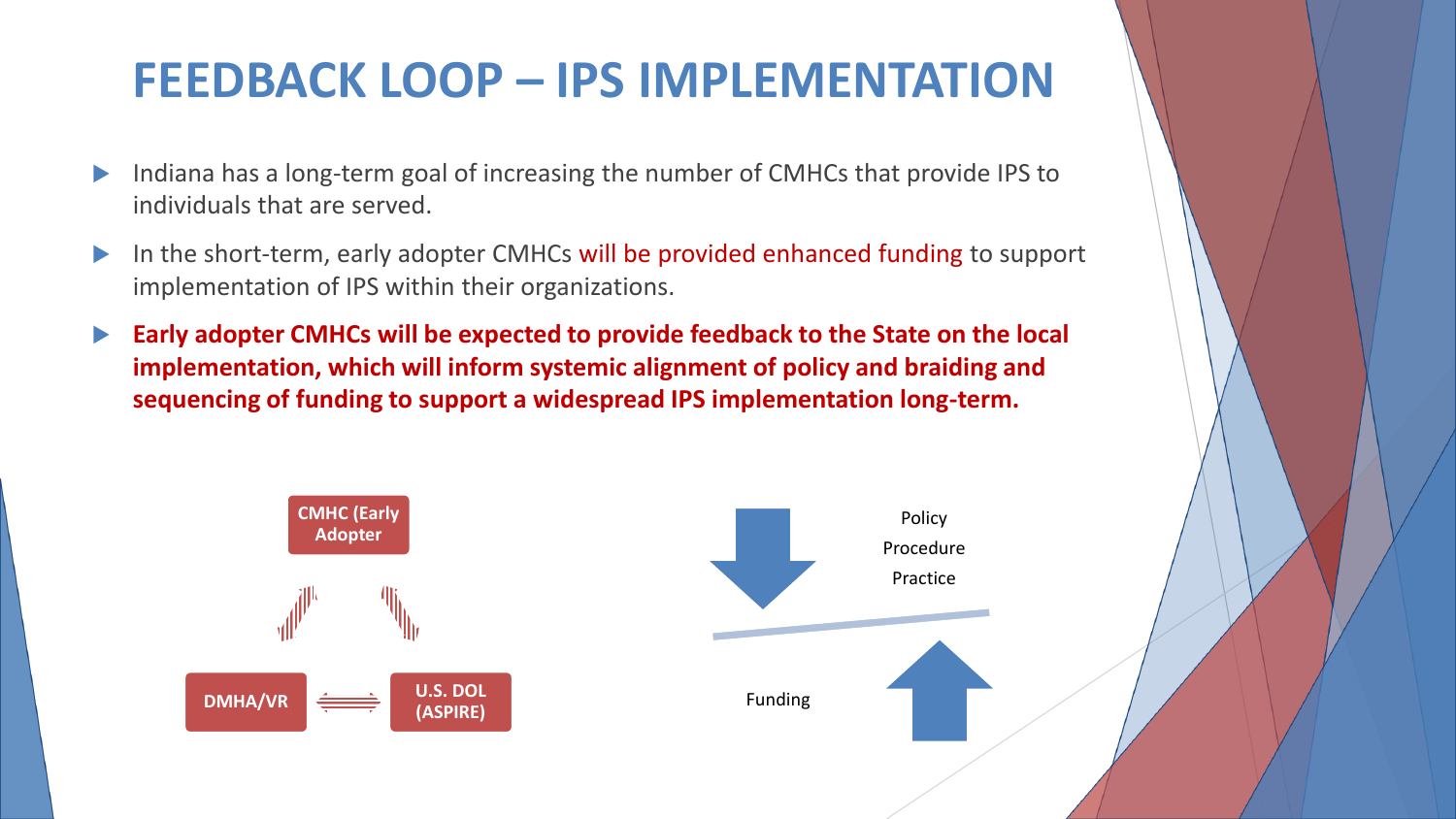## **INFORMATION**

- Please see [https://ipsworks.org](https://ipsworks.org/) for more information on IPS.
- See Indiana's draft strategic plan goals (RFF Attachment E) supporting IPS implementation and sustainability.
- Awardees under this RFF will be expected to have employment staff in place at project kickoff, estimated to be October 1, 2021.
- ▶ This agreement shall be for a period of 17 months with anticipated start date of **October 1, 2021** and terminating on **February 28, 2023**, and may be renewed through reapplication and new proposal, based upon available funding.
- It is anticipated there will be \$350,000 available for equitable distribution to up to four Community Mental Health Centers who are committed to becoming 'Early Adopters' of IPS.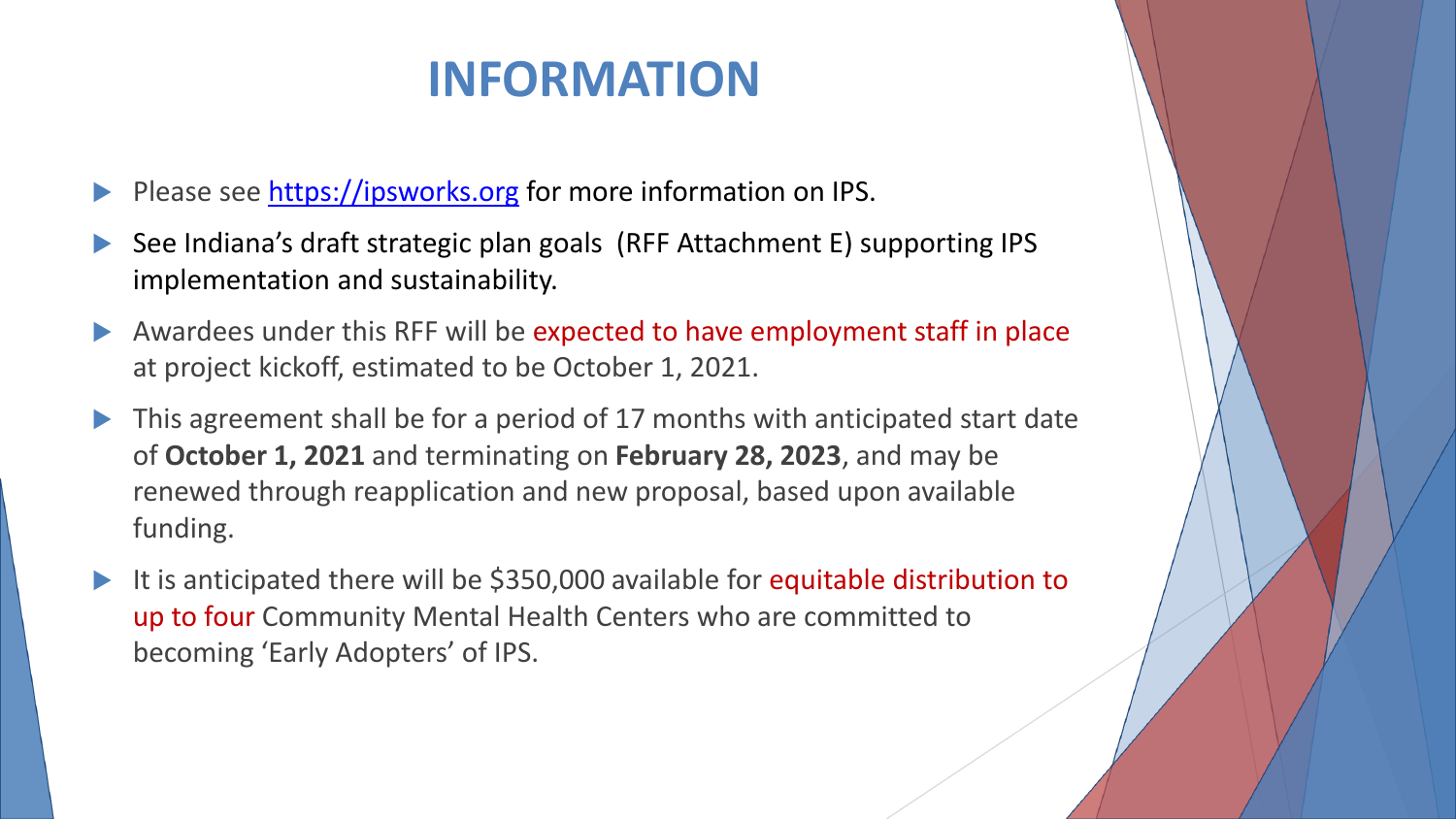# **FUNDING/ALLOWABLE COSTS**

- $\triangleright$  Potential respondents shall develop a budget appropriate to their organization's capabilities to begin implementation of IPS.
- VR dollars may be braided with MRO dollars or other resources to support eligible individuals with mental health conditions who receive IPS services through the early adopter CMHCs.
- Please note the intention of awarding block grant funds through this RFF is to provide seed money that will offset implementation costs incurred in the adoption of a new evidence-based practice.
- One of the goals of Early Adopter CMHC sites is to allow the State to refine the braiding and sequencing of funds to support IPS, so funds awarded through this RFF will provide financial support during this refining process.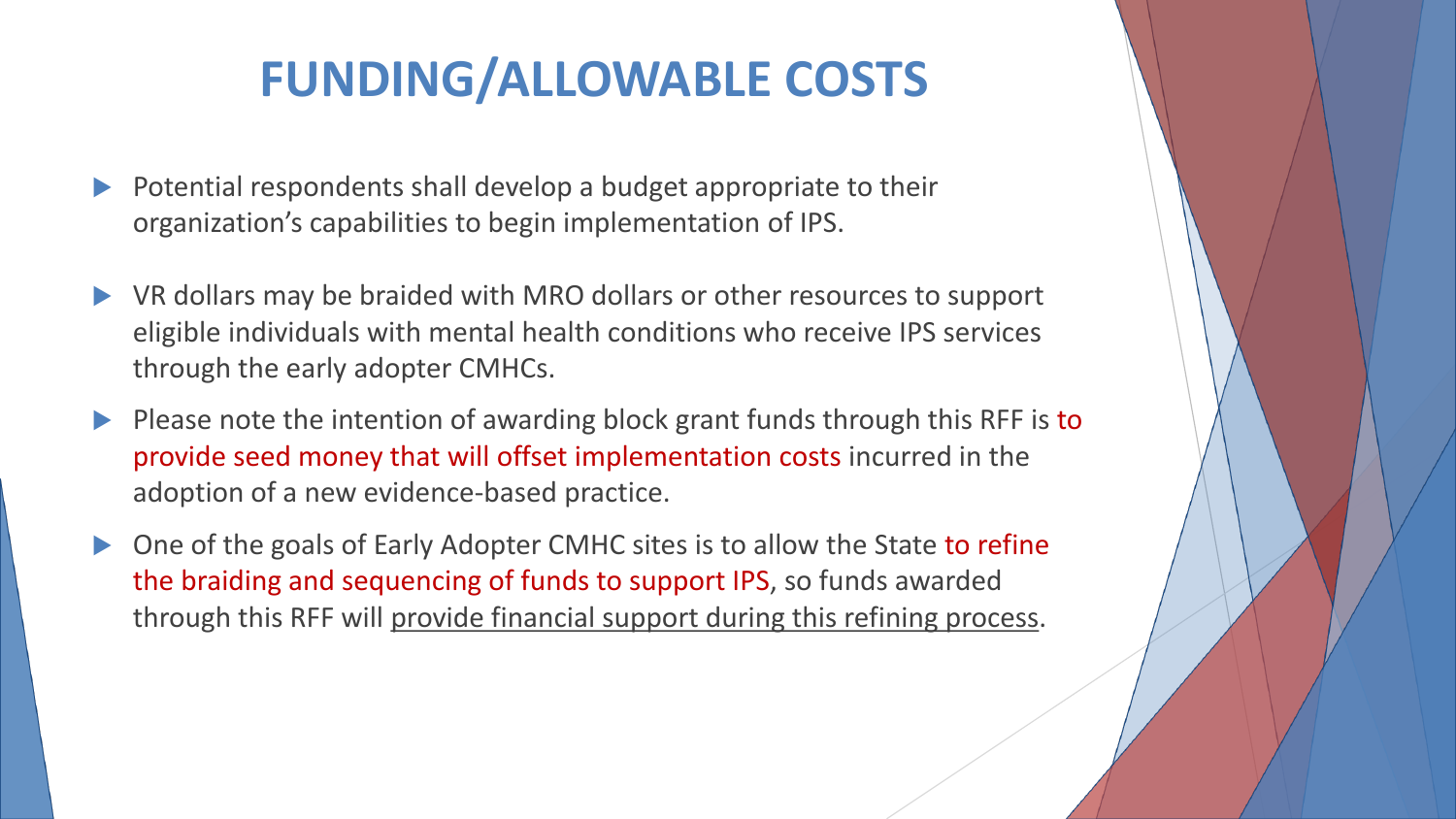# **FUNDING/ALLOWABLE COSTS**

#### **ALLOWABLE COSTS**





- **Costs of services provided directly to participants**
- Indirect costs should not exceed 5% of the total cost of the allotted contract amount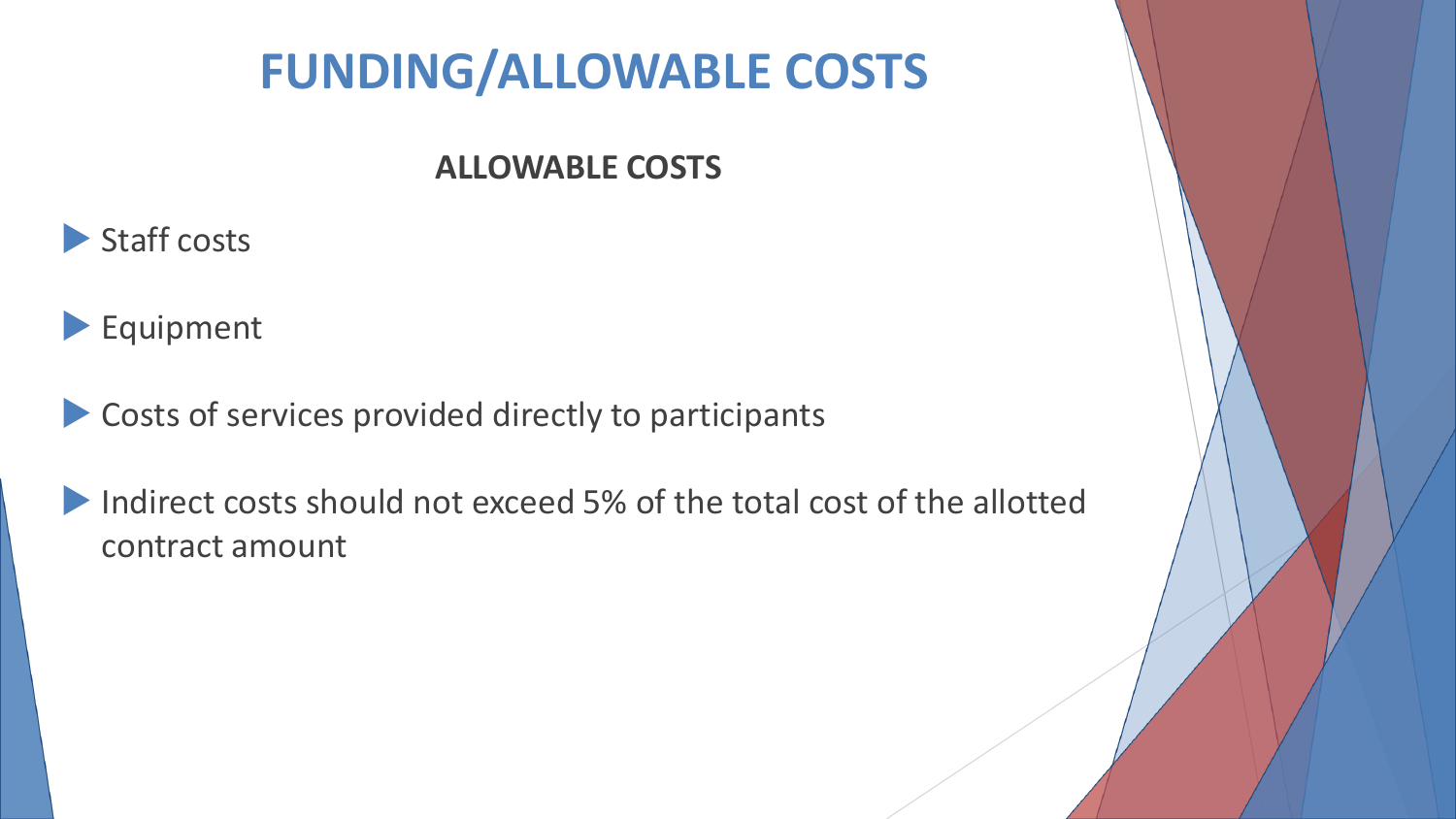## **SELECTION PROCESS AND CRITERIA**

**Organizations must submit a written proposal that addresses the following items to be considered for this opportunity:** 

- Have demonstrated capacity to maintain competent and well-trained staff to carry out program tasks. Staff are onboarded by project kickoff, estimated to occur October 2021.
- Have demonstrated culturally competent range of services.
- Demonstrate an understanding of the need to address health disparities during services, the ways health disparities negatively impact quality of life for populations at risk, and the impact health disparities have on the community.
- $\blacktriangleright$  Have demonstrated capacity for collecting program data and submitting it in a monthly format. (See Attachment D for sample reporting format)
- In addition to submission of a written proposal addressing all eligibility criteria, and items above, the following documents must also be completed and submitted with the RFF response:
	- Completion of the *IPS Application Checklist* (Attachment A)
	- Completion of the *Budget Summary* (Attachment B)
	- Completion of the *Respondent Information* (Attachment C)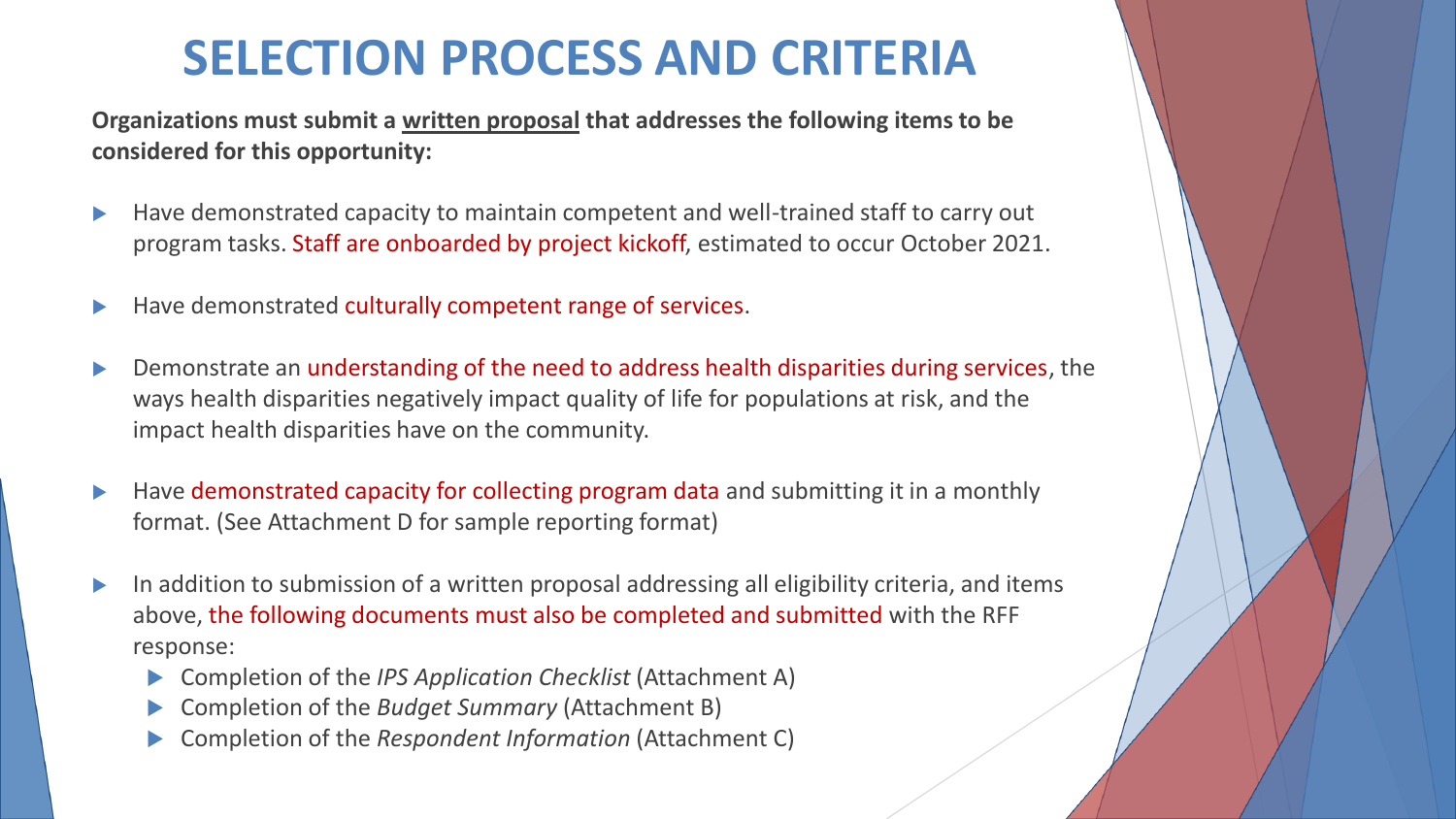#### **PROPOSAL REVIEW AND SCORE**

**Proposals will be evaluated based upon the proven ability of the respondent to meet the goals of the program in a cost-effective manner. Specific categories and criteria are:** 

#### **Eligibility** (Pass/Fail)

All eligibility criteria as outlined in "Eligible RFF Applicants" above must be met; applicants not meeting all criteria will not be considered for award

#### **Completed written proposal** (20 points)

Demonstrated capacity to train and maintain staff Demonstrated culturally competent services Demonstrated capacity for program data collection

#### **IPS Application Checklist** (48 points)

#### **Letters of Support** (12 points)

Include letter of support from CMHC agency leadership demonstrating commitment to become an early adopter of IPS

For current VR providers: Include letter(s) of support from local VR office(s) **-OR-**

If not a current VR provider: include written assurance that the CMHC will register to become a VR provider within 45 days of notice of award

#### **Budget and Cost Effectiveness** (20 points)

Budget is adequate to support the project

Costs are reasonable in relation to the objectives of the project

Budget supports actions needed for initial implementation of IPS.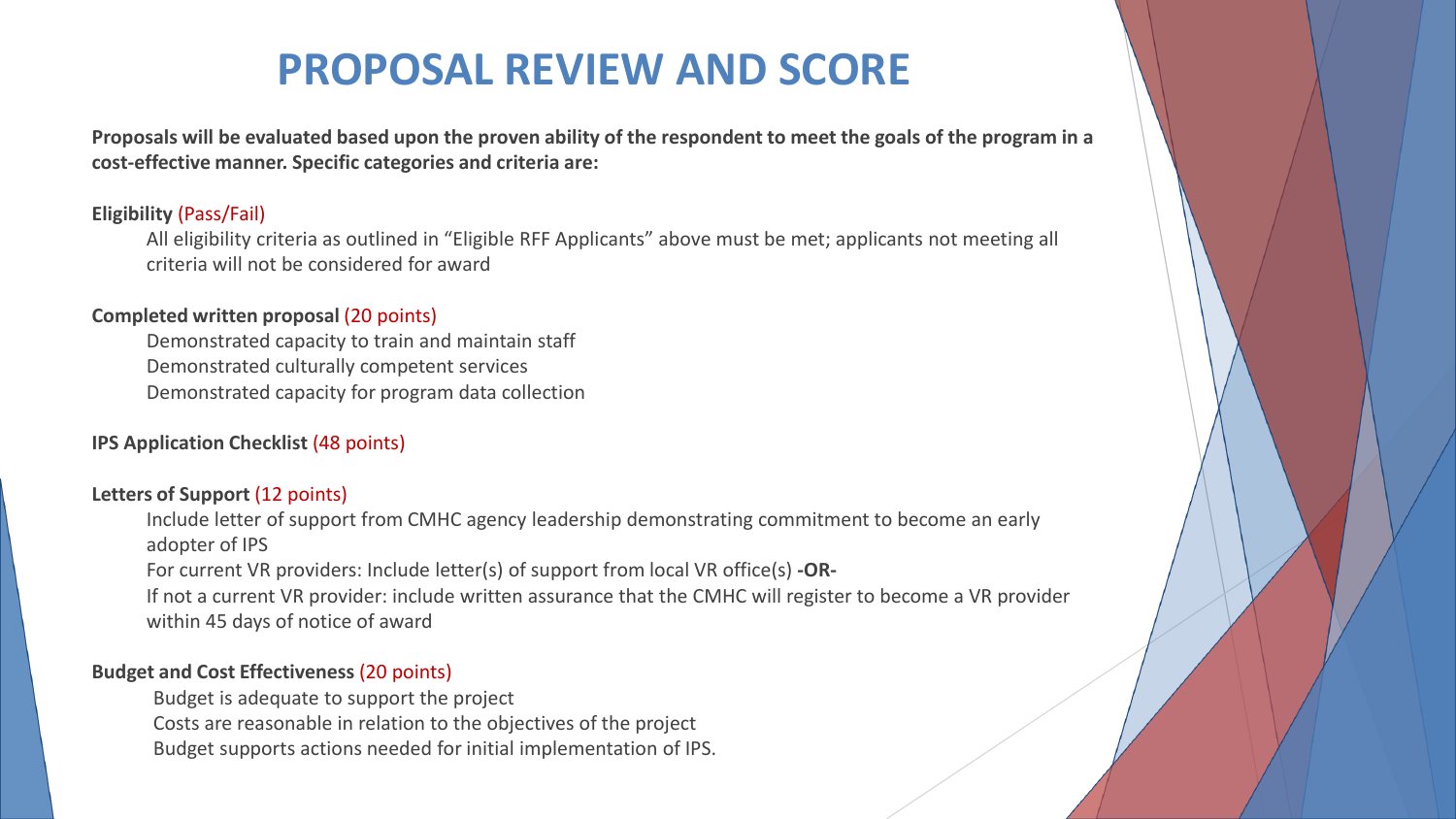#### **ATTACHMENT A: IPS APPLICATION CHECKLIST**

Responses will be reviewed as part of the RFF evaluation process.

 Responses will assist DMHA in identifying technical assistance and training needs to support the early adopter CMHC to implement IPS.

#### **IMPORTANT NOTE**

**It is not expected that respondents will have adopted all areas outlined in this checklist at the time proposals are submitted.** 

**Early adopter CMHCs will work toward implementation of required components during the contract period of performance, with technical assistance provided by state and national partners.**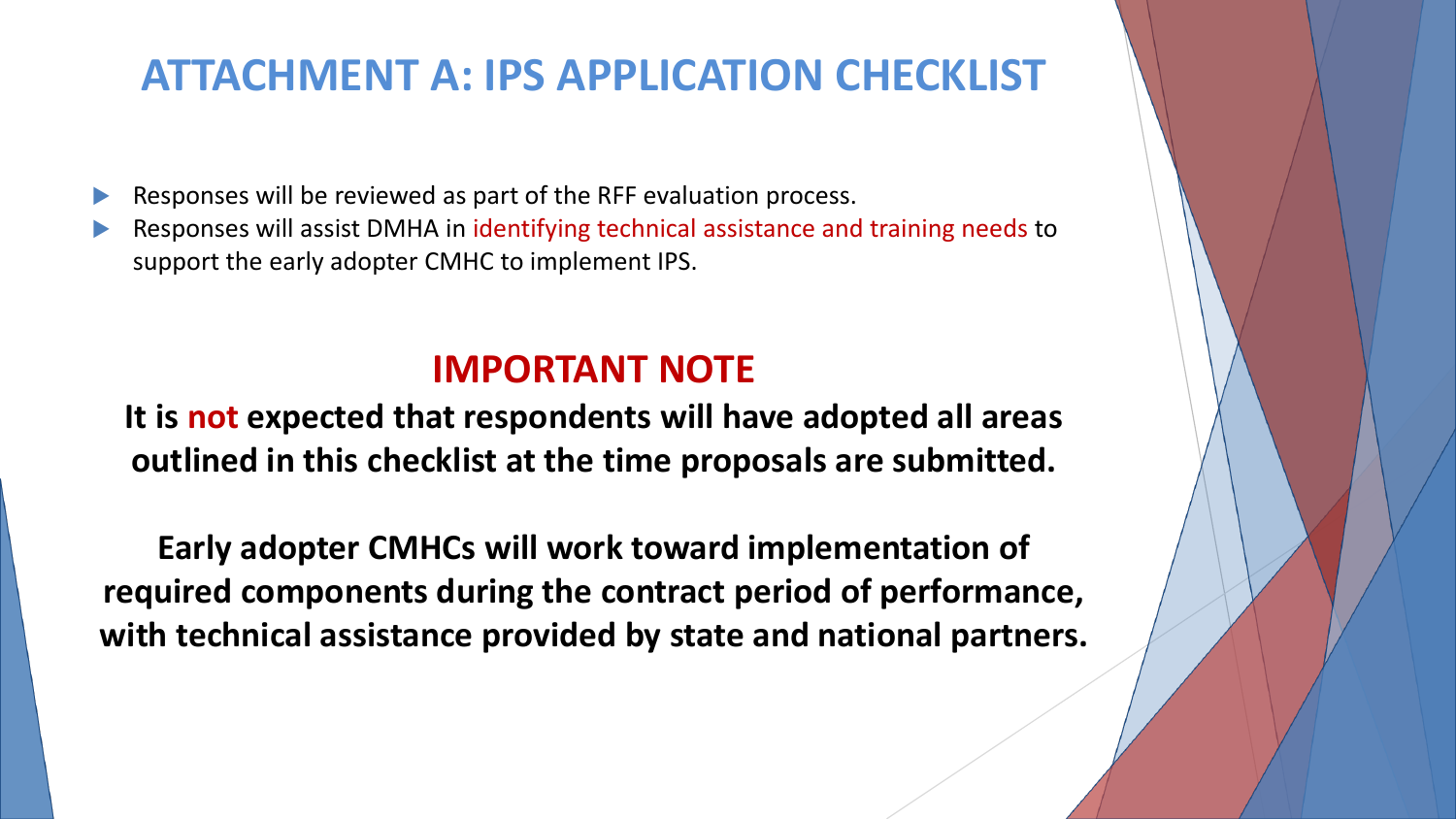**NOTE:** Any verbal answers provided during the webinar are not binding. Final responses to [questions submitted in writing will be posted at https://www.in.gov/fssa/dmha/funding](https://www.in.gov/fssa/dmha/funding-information/)information/